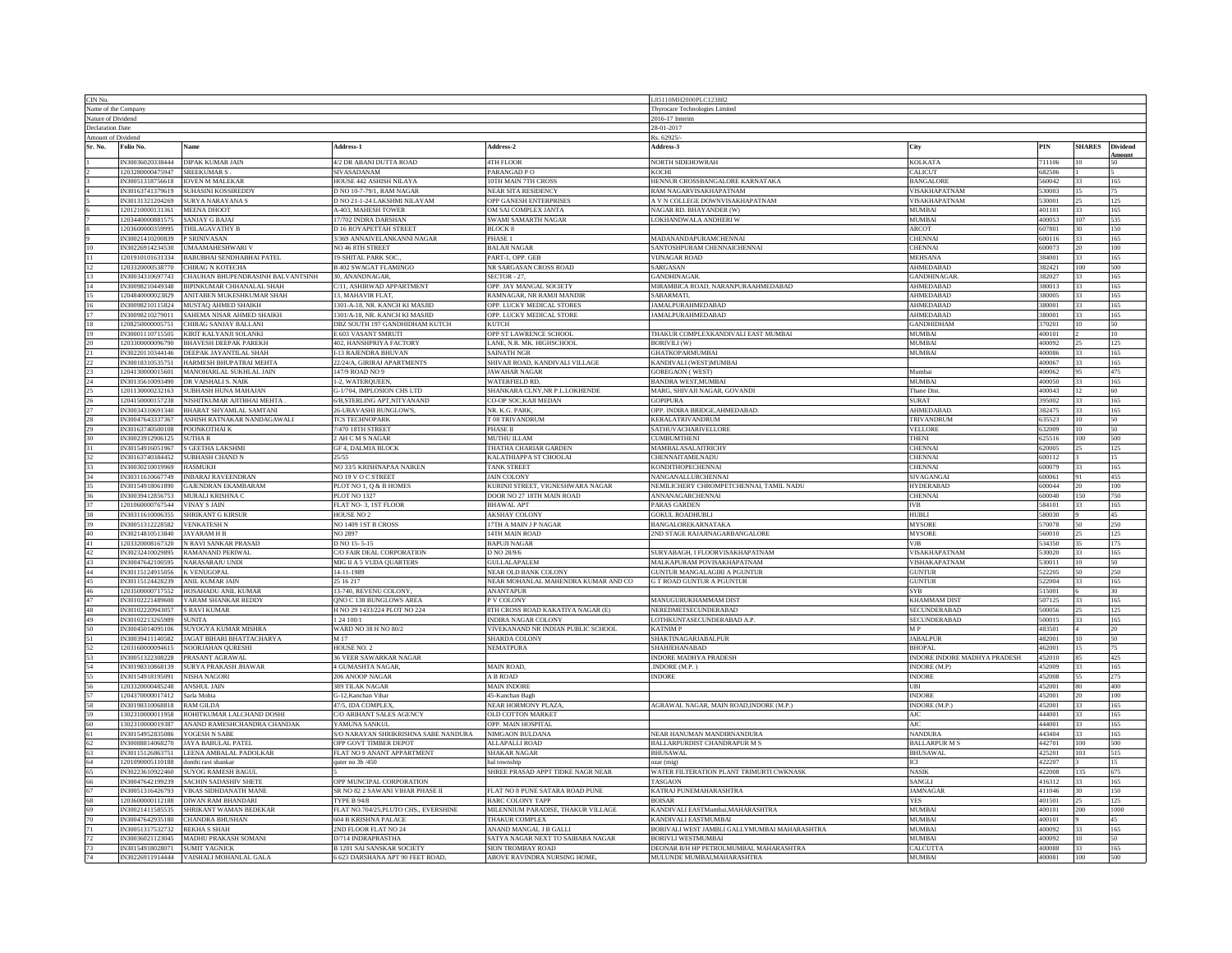|            |                  | 1202970000093890 Kunal Manilal Gada                     | 201, Mahadev Appartment,                                     | J M Road, S P Marg,                  | Bhandup(West)                                     | <b>MUMBAI</b>                  | 400078           |           | 165        |
|------------|------------------|---------------------------------------------------------|--------------------------------------------------------------|--------------------------------------|---------------------------------------------------|--------------------------------|------------------|-----------|------------|
|            |                  | DEVANG KUMAR DAND                                       | <b>B 402 BLDG NO 4</b>                                       |                                      |                                                   | <b>MUMBAI</b>                  | 400078           |           |            |
|            | IN30311610193149 |                                                         |                                                              | KUKREJA COMPLEX                      | L B S MARG BHANDUP WESTMUMBAI                     |                                |                  | 12        | 60         |
| 77         | IN30048410054090 | SUNITA KANAIYALAL VORA                                  | FLAT NO 704, ANAND LOK, PLOT NO 313                          | PANT NAGAR, R N NARKAR MARG          | <b>GHATKOPAR EASTMUMBAI</b>                       | MUMBAI                         | 400077           |           | 165        |
| 78         | N30047643331747  | TEJASWINI SHEKAR HEGDE                                  | 14/B SHANTIKUNJ                                              | OPP BHUTA SCHOOL OFF OLD NAGARDAS RD | ANDHERI EASTMUMBAI                                | <b>JUMBAI</b>                  | 400069           |           | 165        |
|            | IN30154915071210 | <b>BABURAO SHANKAR CHARI</b>                            | C/111 SOHINI APTS DATTAMANDIR ROAD                           | <b>VAKOLA SANTACRUZ EAST</b>         | <b>MUMBAI</b>                                     | <b>MUMBAI</b>                  | 400055           |           | 165        |
| 80         | 1201070000024781 | SHARMILA SWAMINATHAN IYER                               | NEW SUNITA APARTMENTS                                        | 169B/8B                              | SION(EAST)                                        |                                | 400022           |           | 165        |
|            |                  |                                                         |                                                              |                                      |                                                   |                                |                  |           |            |
| 81         | IN30135610074312 | <b>JAYESH YUVRAJ ATHAVIA</b>                            | CANARA BANK, S.S. (O), C.O.                                  | <b>MAKER TOWER</b>                   | CUFFE PARADE, MUMBAI.                             | <b>MUMBAI</b>                  | 400005           |           | 165        |
| 82         | IN30199110451370 | DESAI NARESH SHANTILAI                                  | 15/B, GREENPARK SOCIETY                                      | <b>GRID ROAD</b>                     | KABILPORENAVSARI                                  | <b>DIST. NAVSARI</b>           | 396424           | 50        | 250        |
| 83         | 1304140003924373 | <b>GAURAV SAXENA</b>                                    | <b>ENERCON INDIA LTD</b>                                     | SURVEY 33 NR SILVER INDC             | <b>ESTATE BHIMPORE</b>                            | <b>HDF</b>                     | 396210           | 10        | 50         |
| $\bf 84$   | 1201320000204131 | RAKESHBHAI MOHANBHAI JAIN                               | <b>B-4 MAHAVIR APT</b>                                       | SOLSUMBA UMBERGAON                   | STATION DIST VALSAD                               | SBI                            | 396171           |           | 165        |
| 85         | IN30047640276109 | <b>JAYKUMAR BHAGUBHAI CHAUHAN</b>                       | <b>44 SHRIDHAR SOC</b>                                       | <b>JAHANGIRPURA</b>                  | <b>SURAT</b>                                      | <b>BHARUCE</b>                 | 395009           | 33        | 165        |
| 86         | 1204150000128692 | <b>IIGNESH DHIRAJLAL MEHTA</b>                          | 403, GOPINATH APP,                                           | <b>MAIN ROAD</b>                     | <b>MAHINDRPURA</b>                                | <b>SURAT</b>                   | 395003           | 33        | 165        |
|            |                  |                                                         |                                                              |                                      |                                                   |                                |                  |           |            |
| 87         | 1203320000718895 | SHILPI SURESH BANSAL                                    | E 107 - 108                                                  | NEW T T MKT                          | <b>RING ROAD</b>                                  | <b>SURAT</b>                   | 395002           | 33        | 165        |
| 88         | IN30199110698026 | ISHHAK ISMAIL MASALAWALA                                | E/3227, MOTA DABHOIYAWAD                                     |                                      | <b>BHARUCH</b>                                    | <b>BHARUCH</b>                 | 392001           | 33        | 165        |
| 89         | 1201080000056443 | <b>IOMI MINOCHER HOMAWALA</b>                           | ROTHFELD STREET                                              | <b>FORT PARSIWAD</b>                 |                                                   | ЛH                             | 392001           |           | 50         |
| 90         | 1203320000658644 | ASHOK SHYAMSUNDER SHAH                                  | 301-7 PAWAN FLATE ANAND NAGAR                                | SOCIETY 7 ZETALAPUR ROAD             | <b>VADODARA</b>                                   | CIT                            | 390020           | 33        | 165        |
| 91         | 1204150000236440 | SHARDABEN TANSUKHRAI JAN                                | 101, DWKARKADHISH CHAMBAR,                                   | <b>KEADA BAUG,</b>                   |                                                   | Vadodara                       | 390001           | 33        | 165        |
|            | IN30098210699470 |                                                         | 110.DHOLI KUI                                                |                                      | <b>PETLAD</b>                                     | PETLAD                         | 388620           | 38        |            |
| 92         |                  | CHHAYABEN HARISHKUMAR SHAH                              |                                                              |                                      |                                                   |                                |                  |           | 190        |
| 93         | IN30199110746771 | <b>SAROJBEN M. PATEL</b>                                | 13/9, VAIDHNO MAHOLLO                                        | <b>BHADRAN</b>                       | <b>BORSADKHEDA</b>                                | <b>BHADRAN</b>                 | 388530           | 50        | 250        |
| 94         | 1201090002376152 | <b>JAIMIKABEN RAKESHBHAI PATEL</b>                      | NAGARWADA, DHOLKA                                            |                                      |                                                   | PPL                            | 387810           |           | 165        |
| 95         | N30305210296546  | RIKENKUMAR ARUNBHAI PATEL                               | AT-MAHL                                                      | <b>BAREJA BHAG</b>                   | <b>KHEDA</b>                                      | AHMEDABAD                      | 387120           |           | 165        |
|            | IN30097411217482 | ALPESH JIVATLAL MEHTA                                   | SAMRUDDHI APARTMENT                                          |                                      | DEESA. DIST. BANASKANTHA (GUJ.)                   | <b>DEESA</b>                   | 385535           |           | 60         |
| 97         | IN30034310932766 | <b>BABULAL JETHALAL PRAJAPATI</b>                       | AT AND POST NAVA NESDA                                       | <b>TA-DEESA</b>                      | DIST-B.K.                                         | PATAN                          | 385530           |           | 165        |
|            | IN30127630344319 | PATEL PARSOTTAMBHAI BHIKHABHAI                          |                                                              | <b>M N COLLEGE ROAD</b>              |                                                   |                                | 384315           | 33        | 165        |
| 98         |                  |                                                         | 86 GOVIND CHAKLA SOCIETY                                     |                                      | VISNAGAR N GVISNAGAR N G                          | VISNAGAR N G                   |                  |           |            |
| 99<br>100  | IN30034320045136 | <b>RAMESHKUMAR K GHANCHI</b>                            | PINDARIA VADO                                                | <b>HAZAM VADO</b>                    | PATAN - N.G.                                      | PATAN - (N.G.)                 | 384265           |           | 25         |
|            | N30034311037554  | SEJALBEN JAGDISKUMAR PATEI                              | 120, SAIBABA NAGAR,                                          | PADAMNATH ROAD,                      | PATAN.                                            | PATAN.                         | 384265           |           | 165        |
| 101        | 1203990000018788 | JYOTI PRITAMDAS PUNWANI                                 | R V SANATORIUM                                               | <b>BLOCK NO 2</b>                    | <b>SION</b>                                       | <b>MUMBAI</b>                  | 400022           |           | 250        |
| 102        | IN30045014507992 | <b>RISHI DAYANAND KHARKWAI</b>                          | C 6 VAYAM                                                    | <b>IDBI OFFICER FLATS</b>            | <b>IDBI COMPUND OFF C G ROAD AHMEDABADGUIARAT</b> | <b>AHMEDABAL</b>               | 380006           | 33        | 165        |
| 103        | IN30199111022906 | KETANBHAI MULJIBHAI THAKKAR                             | RIDDHI SIDDHI SOCIETY                                        | <b>KUMUDWADI</b>                     | BORTALAV ROADBHAVNAGAR                            | <b>BHAVNAGAR</b>               | 364001           |           | 165        |
|            |                  |                                                         |                                                              |                                      |                                                   |                                |                  |           |            |
| 104        | 1202600200018091 | <b>RAM BHOOP SHARMA</b>                                 | <b>HOUSE NO.2/284</b>                                        | <b>VIDYA DHAR NAGAR</b>              |                                                   | Jaipur                         | 302023           | 33.       | 165        |
| 105        | 1201770100155226 | ASHISH MANAK BOHRA                                      | Jul-64                                                       | <b>VIDHYADHAR NAGAR</b>              |                                                   | Jaipur                         | 302023           |           | 165        |
| 106        | IN30051316785032 | AJJAN KUMAR DALMIA                                      | KRISHI VIKAS CIRCULAR ROAD                                   | <b>COURT COMPOUND</b>                | RANCHIJHARKHAND                                   | <b>HARKHAND</b>                | 834001           |           | 165        |
| 107        | IN30023912369017 | <b>ARINS</b>                                            | MUPPARAYIL HOUSE                                             | AYMANAM PO                           | <b>KOTTAYAM</b>                                   | <b>KOTTAYAM</b>                | 686015           |           | 25         |
| 108        | 1301440000933780 | VIJAYASANTHI                                            | NO 27D SIVASAKTHI ILLAM                                      | SREENIVAS GARDEN KAKKAIYAN           | THOPPU ARIYANKUPPAM                               | <b>PONDICHERRY</b>             | 605007           |           | 25         |
|            |                  |                                                         |                                                              |                                      |                                                   |                                |                  |           |            |
| 109        | 1203350001235750 | BASANT KUMAR MANDELIA                                   | A-WING, 402,                                                 | SILVER LEAF, AKURLI ROAD,            | <b>KANDIVALI EAST</b>                             | MUMBAI                         | 400101           | 33        | 165        |
| 110        | 1201130000519489 | SANDIP SURESH RAICHURA                                  | FLAT 1703, F- WING, WHISPERING                               | PALMS XXCLUSIVE LOKHANDWALA          | TOWNSHIP KANDIVALL-EAST                           | MUMBAI                         | 400101           | 74        | 370        |
| 111        | IN30048410018480 | <b>MAMTA KIRIT THACKER</b>                              | 607 DAMJI SHAMJI TRADE CENTRE                                | NEXT TO VIDYAVIHAR STATION           | <b>VIDYAVIHAR (WEST)MUMBAI</b>                    | <b>HATKOPAR (EAST), MUMBAI</b> | 400086           |           | 165        |
| 112        | IN30160411252505 | MOHD FAIYAZ SHAIKH                                      | MEETWALA CHAWL                                               | R NO 48 D T ROAD                     | <b>DADARMUMBAI</b>                                | <b>MUMBAI</b>                  | 400014           |           |            |
| 113        | 1203230000882167 | <b>MEENA JOSHI</b>                                      | 270 STREET 5                                                 | <b>JAGAT PURA</b>                    |                                                   | <b>HOSHIARPUR</b>              | 146001           |           | 10         |
| 114        | IN30236510343613 | <b>JIPIN ARORA</b>                                      | H.NO.-406-A,                                                 | <b>WARD NO.-23,</b>                  | HISAR, HARYANA                                    | HARYANA                        | 125001           |           | 250        |
|            |                  |                                                         |                                                              |                                      |                                                   |                                |                  |           |            |
| 115        | IN30236510244454 | ROSHAN LAL GARG                                         | H.NO. 17/138.                                                | SECTOR-7                             | ROHINLDELHI                                       | DELHI                          | 110085           | 33        | 165        |
|            | IN30177412597955 | SALIM SIKAMRUDDIN HAJIANI                               | 701 7 TH FLR MIRCHANDANI GARDEN                              | SUNCITY OPPOSITE ST FRANCIS SCHOOL   | VASAI WESTMUMBAI                                  | MUMBAI                         | 401202           |           | 165        |
| 116        |                  |                                                         |                                                              |                                      |                                                   |                                |                  |           |            |
| 117        | 1202350000083437 | MESH KHIMJI GALA (HUF)                                  | <b>B/11.WEST VIEW.2ND FLR</b>                                | OPP SWAMI NARAYAN TEMPLE             | N RD.DADAR (E)                                    | Л                              | 400014           |           | 165        |
|            | 1201130000078783 |                                                         | <b>B.52</b>                                                  | SHRI RAMVATIKA SOCIETY.              |                                                   | UTI                            |                  | 30        | 150        |
| 118        |                  | <b>HAYABEN DUSHYANT PANDIT</b>                          |                                                              |                                      | <b>JADESHVAR</b>                                  |                                | 392011           |           |            |
| 119        | IN30305210791687 | AURANGKUMAR DILIPBHAI PATEL                             | <b>SUSKON NO MADH</b>                                        | <b>BAROTI BAZAR</b>                  | TA-VADNAGARDIST-MEHSANA                           | GANDHINAGAR                    | 384355           |           | 165        |
| $120\,$    | IN30097411722413 | <b>BALBHADRASINH R JADEJA</b>                           | DIGVIJAY NAGAR,                                              |                                      | <b>WANKANER</b>                                   | WANKANER                       | 363621           |           | 165        |
| 121        | IN30236510151087 | <b>RAJAN GANDHI</b>                                     | H NO 401                                                     | HOUSING BOARD COLONY                 | <b>ROHTAKHARYANA</b>                              | <b>HARYANA</b>                 | 124001           |           | 40         |
| 122        | N30249610007153  | REETU JAIN                                              | 11, DHANDEVI KHANNA ROAD                                     | PHOOLBAGAN                           | <b>KOLKATA</b>                                    | KOLKATA                        | 700054           |           | 165        |
| 123        | IN30223610822916 |                                                         | FLAT 1 C, BLOCK-1                                            | <b>10 CONVENT ROAD</b>               |                                                   | <b>KOLKATA</b>                 | 700014           |           | 100        |
| 124        | IN30210510362900 | PUTHUPPALLI THAKADIAL JOSEPH<br><b>MANISHA RATHI</b>    | SHREE SHYAM APPEARLS                                         | 12/13, AMARTALLA STREET.             | KOLKATAWEST BENGAL<br><b>KOLKATA</b>              | <b>KOLKATA</b>                 | 700001           |           | 165        |
|            |                  |                                                         |                                                              |                                      |                                                   |                                |                  |           |            |
| 125        | IN30077310119013 | <b>MANISH LAHOTI</b>                                    | 121, NETAJI SUBHAS ROAD                                      | 5TH FLOOR                            | <b>KOLKATA</b>                                    | <b>KOLKATA</b>                 | 700001           |           | 165        |
| 126        | IN30169611105872 | <b>SUNNANDA H MODI</b>                                  | NO 363                                                       | <b>MINT STREET</b>                   | <b>SOWCARPETCHENNAI</b>                           | CHENNAI                        | 600079           | 33        | 165        |
| 127        | IN30011811662214 | SHYAMALA ANNAPOORNA VUPPALA                             | 10-7-34 VUPPALAVARI VEEDHI                                   | ANAKAPALLI                           | ANDHRA PRADESHVISAKHAPATNAM                       | VISAKHAPATNAM                  | 531001           | 33        | 165        |
| 128        | IN30018310166770 | <b>SOMA SUNDARA RAO MADIRAJU</b>                        | C 10 104 SANSKRUTHI                                          | <b>TOWN SHIP POCHARAM</b>            | GHATKESAR RANGA REDDYTELANGANA INDIA              |                                | 500088           |           |            |
| 129        | 1204720008804090 | VIKRANT VASANTRAO KOTGIRWAR                             | <b>JAWAHAR COLONY POST</b>                                   | PULGAON DIST WARDHA PULGAON          |                                                   | <b>WARDHA</b>                  | 442302           | 100       | 500        |
| 130        | 1201370000291605 | MANOJ VINAYAK MANDHALKAR                                | SUYOG OPP BLOCK NO A-445                                     | <b>SUBHASH TEKDI</b>                 |                                                   | <b>MUMBAI</b>                  | 421004           | 13        | 65         |
|            |                  |                                                         |                                                              |                                      |                                                   |                                |                  |           |            |
| 131        | 1203320000380880 | <b>GIRISH KISHINCHAND TOLANI</b>                        | SONESAR APTS 2ND FLR                                         | FLAT NO 4 NR AMAN SOCIETY            |                                                   | <b>MUMBAI</b>                  | 421003           | 33        | 165        |
| 132        | IN30009511422580 | Deepdhoi Bhim Bahadur Oli                               | $H$ No S 4                                                   | Anant Residency Jaycee Nagar         | Curti PondaGoa                                    | Goa                            | 403401           | 25        | 125        |
| 133        | 1202890000681867 | HARISH GOPAL SHETTIGAR                                  | 9/303, GREEN VILLAGE COMPLEX                                 | KASHIGAON, KASHMIRA                  | MIRA RD(E)                                        | MUMBAI                         | 401104           |           | 65         |
| 134        | 1201330000511514 | UDAY VASUDEO SINKAR                                     | BLOCK NO 17 4 TH FLOOR L 3                                   | PUNARVASU CO OP SOC                  | <b>KASHISH PARK L B S MARG</b>                    | hane                           | 400604           |           | 165        |
| 135        | 1202990000602307 | <b>SONAL DINESH PATEL</b>                               | C 9 GOLDEN PARK WAGLE                                        | <b>ESTATE RD 3 SHIVAJI NAGAR</b>     | <b>THANE</b>                                      | <b>MUMBAI</b>                  | 400604           | 33        | 165        |
|            |                  |                                                         |                                                              |                                      |                                                   | <b>MUMBAI</b>                  |                  |           |            |
| 136        | IN30115113213293 | VIKAS DINKARRAI DESAI                                   | 504, 5TH FLOOR, STEPPES NO - 7                               | VASANT LAWNS, NEAE YANTRA PARK       | TCS, THANE WESTTHANE, MAHARASTRA                  | <b>MUMBAI</b>                  | 400601           | 33        | 165        |
| 137        | IN30021410183142 | <b>REENA MALIK</b>                                      | 31/205 VSNL STAFF QUARTERS                                   | NEAR OSHIWARA POLICE STATION         | JOGESHWARI WESTMUMBAI                             |                                | 400102           |           | 165        |
| 138        | 1204470004742300 | <b>GHISA LAL HUF</b>                                    | 3 WARD NO 17                                                 | <b>INSIDE OF TABELA MARKET</b>       | <b>SIKAR</b>                                      | <b>SIKAR</b>                   | 332001           |           | 165        |
| 139        | N30021415439396  | <b>JAY PATHAK</b>                                       | 2 8/5 UTTAM NAGAR CFCL GADEPAN DISTT                         | <b>KOTA</b>                          | <b>KOTA RAJASTHAN</b>                             | KOTA                           | 325208           |           | 165        |
| 140        | 1201060500229784 | <b>DEVKI TAKHTAN</b>                                    | 192, LAJPAT NAGAR                                            |                                      |                                                   | <b>ALWAF</b>                   | 301001           |           | 165        |
| 141        | IN30169610362484 | <b>SHA KATIYAR</b>                                      | <b>MIG 13</b>                                                | <b>SECTOR 4</b>                      | <b>BARRA 2KANPUR</b>                              | KANPUR                         | 208027           | 33        | 165        |
|            | IN30167010302703 | <b>VIJAY RAJ SINGE</b>                                  |                                                              |                                      | VASUNDHARAGHAZIABAD UF                            | <b>NEW DELH</b>                |                  | 50        | 250        |
| 142        |                  |                                                         | <b>H NO B 707</b>                                            | SEC 6 SWARN GANGA APPT               |                                                   |                                | 201012           |           |            |
| 143        | IN30167010000244 | <b>MANISH AGRAWAI</b>                                   | 16 A/205                                                     | HIG                                  | VASUNDHRAGHAZIABAD(U.P)                           | <b>NEW DELHI</b>               | 201010           |           | 165        |
| 144        | N30195910047098  | RISHABH KHURANA                                         | 782                                                          | SECTOR-7 EXTN.                       | <b>GURGAONHARYANA</b>                             | <b>HARYANA</b>                 | 122001           |           | 165        |
| 145        | 1203680000027175 | <b>SHYLAJA</b>                                          | 172 C, POCKET-E                                              | LIG FLAT                             | <b>GTB ENCLAVE</b>                                | Delhi                          | 110093           |           | 165        |
| 146        | IN30167010032987 | . CHACKRAPANI                                           | 323                                                          | NIRMAN APARTMENTS                    | MAYUR VIHAR PHASE-IDELHI                          | <b>DELHI</b>                   | 110091           |           | 165        |
| 147        | IN30177417103523 | HIMANSHU SEMWAL                                         | FLAT NO 64                                                   | POCKET A/3                           | <b>SECTOR 8 ROHINIDELHI</b>                       | <b>NOIDA</b>                   | 110085           |           | 280        |
| 148        | IN30114310034648 | A K CHADDHA                                             | 66 D BLUCK DA                                                | <b>HARI NAGAR</b>                    | <b>NEW DELHI</b>                                  | NEW DELHI                      | 110064           | 33        | 165        |
|            |                  |                                                         |                                                              |                                      |                                                   |                                |                  | 13.       |            |
| 149        | 1201410000013984 | <b>DEVESH</b>                                           | 4350/7                                                       | <b>SARUP NAGAR</b>                   | <b>TRI NAGAR</b>                                  | NEW DELHI                      | 110035           |           | 165        |
| 150        | IN30023914139983 | MOHAMMED ABDUL MUNAWER HUSSAIN                          | ZAMIL                                                        | P B NO 7504                          | JEDDAH 21474KSA                                   | ERNAKULAM                      | 100000           |           |            |
| 151        | 1203280000487625 | <b>SHIJO JOSEPH</b>                                     | PO BOX 50070 MESAIEED                                        | MESAIEED MEDICAL CENTER.             |                                                   | <b>KOZHIKODE</b>               |                  |           | 425        |
| 152        | IN30133019205232 | <b>BABITA KUMARI</b>                                    | <b>LAXMI BHAWAN</b>                                          | B.N. MAHTO LANE H.NO. JKSD20         | <b>OLD JAKKANPURPATNA</b>                         | <b>PATNA BIHAI</b>             | 800001           | 33        | 165        |
|            | IN30026310072225 |                                                         |                                                              |                                      |                                                   | CALCUTTA                       |                  | 100       | 500        |
| 153<br>154 | IN30125028309503 | SANJEEV KUMAR KHANDELWAL<br>MR DILIP KUMAR PATODI       | 67, GOPAL BANERJEE LANE<br><b>33 SUBARBAN PARK ROAD</b>      |                                      | <b>HOWRAH</b><br><b>HOWRAHW B</b>                 | <b>ALCUTTA</b>                 | 711101<br>711101 | 10.       | 50         |
|            |                  |                                                         |                                                              | <b>1ST FLOOR</b>                     |                                                   |                                |                  |           |            |
| 155<br>156 | IN30097410643137 | POULOMI DEY<br>IN30163760073994 CHANDRESH NAVRATAN JAIN | 74, PRAMANICK GHAT ROAD,<br>RAM LAKHAN CHAMBER STREET NO 215 | NO 19 AND 20 GENERAL MUTHIA STREET   | <b>KOLKATA</b><br>SOWCARPETCHENNAI                | KOLKATA<br>CHENNAI             | 700036<br>600079 | 33<br>170 | 165<br>850 |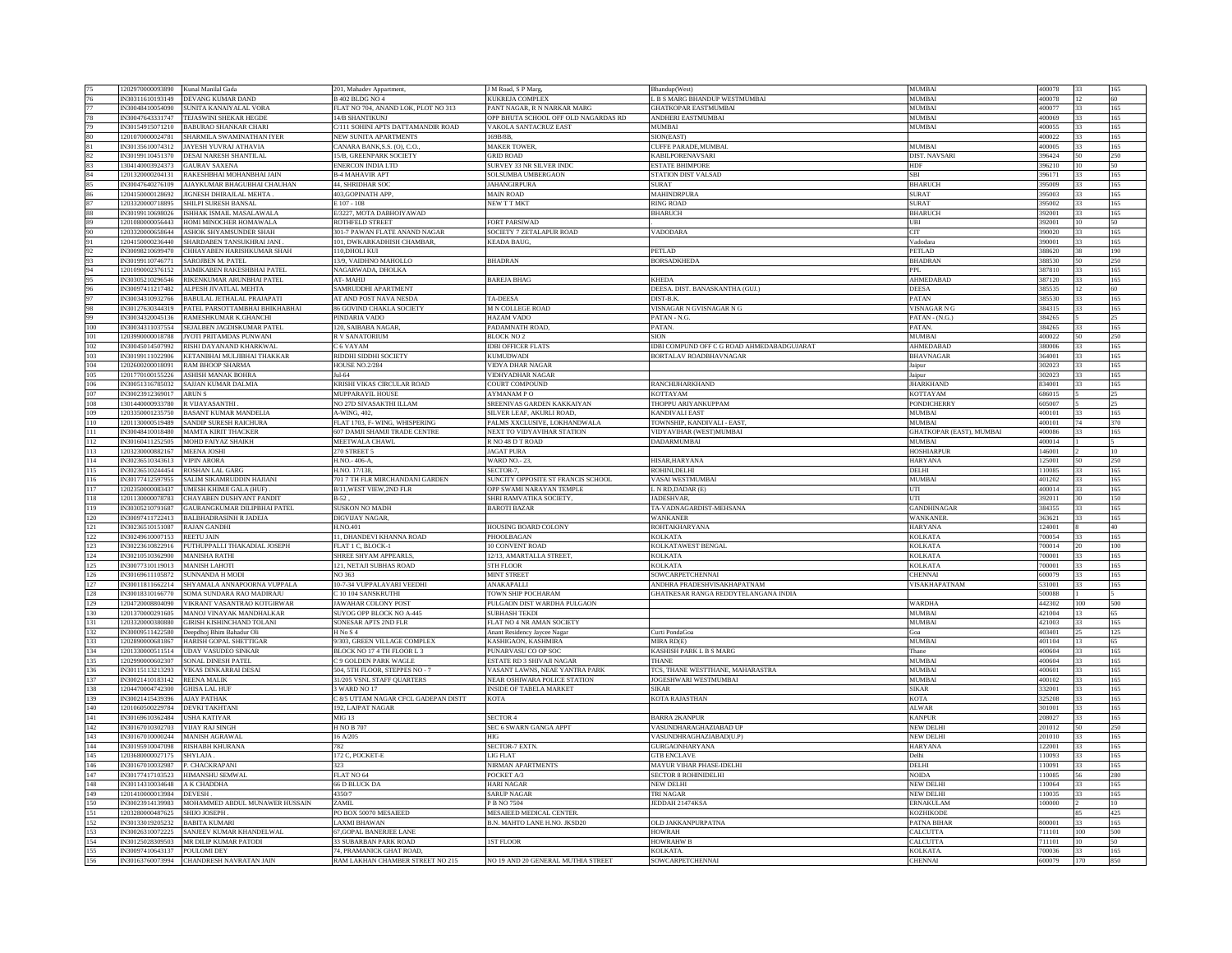| 157        | IN30135620287790 K N V BHANU         |                                                                              | NO. 114, FIRST FLOOR                                      | 2ND MAIN ROAD, KACHARKANAHALLI                    | ST. THOMAS TOWN POSTBANGALORE                                      | <b>BANGALORE</b>                     | 560084           |                               |
|------------|--------------------------------------|------------------------------------------------------------------------------|-----------------------------------------------------------|---------------------------------------------------|--------------------------------------------------------------------|--------------------------------------|------------------|-------------------------------|
| 158        |                                      | IN30102221416276 M V SATYANARAYANA                                           | D NO 24 26 87 2                                           | NALLACHERUVU                                      | <b>15TH LINEGUNTUR</b>                                             | <b>GUNTUR (DIST)</b>                 | 522004           |                               |
| 159        | N30102221347743                      | MADDU SANDHYA RANI                                                           | D NO 24 26 87/2                                           | 15 TH LINE                                        | NALLACHERUVUGUNTUR                                                 | <b>GUNTUR</b>                        | 522004           |                               |
|            |                                      |                                                                              |                                                           |                                                   |                                                                    |                                      |                  |                               |
| 160<br>161 | IN30087030001723<br>IN30098210429839 | CHAVDA PIYUSH MILANBHAI<br>MITA DILIP MODI                                   | A/5 KISHORKUNJ SOCIETY<br>DUKAN-8, GOVARDHAN PARK SOCIETY | OPP. A.M.T.S. BUS STOP<br>SUKAN BANGLO PASE       | CHANDKHEDADIST. GANDHINAGAR<br>NAVA NARODA, SAIJPUR BOGHAAHMEDABAD | AHMEDABAD<br><b>AHMEDARAD</b>        | 382424<br>382345 | 165<br>$\overline{33}$<br>165 |
|            |                                      |                                                                              |                                                           |                                                   |                                                                    |                                      |                  |                               |
| 162        | 1203320000528707                     | PRAVINCHANDRA RATILAL KHATSURIA                                              | 201 B PRAMUKH RESIDENCY                                   | NR P N T COLONY MAULIK                            | TENAMENT JODHPUR CHAR RASTA                                        | AHMEDABAD                            | 380015           | 165<br>33                     |
| 163        |                                      | IN30075711711744 SHAH BHARAT PUNAMCHAND                                      | 2 MILL OFFICERS COLONY                                    | <b>BEHIND OLD RBI</b>                             | ASHRAM ROADAHMEDABAD                                               | AHMEDABAD                            | 380009           | 33.<br>165                    |
| 164        | IN30098210602098                     | RASIKLAL GAGALDAS SHAH                                                       | 202, AJITNATH FLAT                                        | <b>B/H.SUDAMA RESORT</b>                          | PRITAM NAGAR DHAL, PALDI, ELLISBRIDGEAHMEDABAD                     | <b>AHMEDABAD</b>                     | 380006           | 165<br>33                     |
| 165        | N30229310088449                      | PRASHANTKUMAR JAYANTILAL                                                     | 717/18, GHANTAKARNA MAHAVIR MARKET                        | NEAR NEW CLOTH MARKET                             | SARANGPURAHMEDABAD                                                 | AHMEDABAD                            | 380002           | 165                           |
| 166        | 1203320001415669                     | SNEHA MEHULKUMAR DOSHI                                                       | <b>ADINATH</b>                                            | OPP MURLIDHAR APPT                                | NR SONIWADI LAXMIWADI MAIN RD                                      | <b>RAJKOT</b>                        | 360002           | 22<br>165                     |
| 167        |                                      | IN30116030310210 PRAMOD KUMAR JAIN                                           | <b>AASTHA HOSPITAL</b>                                    | <b>HOSPITAL ROAD</b>                              | MAKRANADISTT- NAGAUR (RAJ.)                                        | JAIPUR (RAJ,                         | 341505           | 33<br>165                     |
| 168        | N30116030161216                      | <b>VEENA GUPTA</b>                                                           | HOUSE NO. E-34,                                           | <b>BANK COLONY</b>                                | <b>AMBABADUAIPUR</b>                                               | <b>JAIPUR</b>                        | 302023           | 33<br>165                     |
| 169        | IN30116030179897                     | <b>RAZIA</b>                                                                 | H-63                                                      | <b>MEERA MARG</b>                                 | <b>BANI PARKJAIPUR</b>                                             | <b>JAIPUR</b>                        | 302016           | 165<br>33.                    |
| 170        | 201770100058323                      | RANI GUPTA                                                                   | PLOT NO. 1/4, PARASRAM NAGAR,                             | <b>DHER KA BALAJI</b>                             |                                                                    | Jaipur                               | 302012           | 165<br>33                     |
| 171        | 202920000091539                      | <b>VARESH KUMAR GUPTA</b>                                                    | 54, KAILASHPURI                                           | <b>BEHIND GOLIMAR GARDEN</b>                      | AMER ROAD,                                                         | Jaipur                               | 302002           |                               |
| 172        | IN30270020158049                     | <b>KAVITA JAIN</b>                                                           | H.N.3248                                                  | I -ST CROSSING KAKYAN JI KA RASTA                 | <b>CHANDPOLE BAZARJAIPUR</b>                                       | <b>JAIPUR</b>                        | 302001           | 165                           |
| 173        | IN30011811190282                     | <b>BRIJ MOHAN GOYAL</b>                                                      | 38/51                                                     | <b>MOTI KUNJ</b>                                  | LOHA MANDIAGRA                                                     | AGRA                                 | 282002           | 33<br>165                     |
| 174        | IN30009510997330                     | Shruti M Jhunjhunwala                                                        | 117/K/13 Gutaiva                                          | Rave Moti                                         | Kanpur NagarKanpur                                                 | <b>MUMBAI</b>                        | 208025           | $33 -$<br>165                 |
| 175        | 1206120000130523                     | <b>AIAY JAIN</b>                                                             | ROOP COMPLEX                                              | 45/86 CHHAPPERA MOHAL                             | <b>MOOL GANJ</b>                                                   | Kanpur                               | 208001           | 165<br>33.                    |
| 176        | 204980000012459                      | AVAN KUMAR                                                                   | -2A, B-281, RAMPRASTHA                                    |                                                   |                                                                    | <b>Oelhi</b>                         | 01011            | 100                           |
| 177        | IN30184610322486                     | S N CHANDER                                                                  | HO.-1178                                                  | PREM STREET                                       | <b>MADHOPURILUDHIANA</b>                                           | LUDHIANA                             | 141008           | 165                           |
| 178        | IN30184610180089                     | <b>PARVEEN GUPTA</b>                                                         | $838 - 1$                                                 | <b>BHAI RANDHIR SINGH NAGAR</b>                   | <b>LUDHIANA</b>                                                    | <b>LUDHAINA</b>                      | 141001           | 33<br>165                     |
|            | IN30294310092693                     | SHARAD AGGARWAL                                                              | HOUSE NO-153/A                                            | HANSI ROAD, HANSI GATE                            | NEAR LIBRA GUEST HOUSEBHIWANI                                      | <b>BHIWANI</b>                       | 127021           | 33<br>165                     |
| 179<br>180 | IN30167010126119                     | <b>MADHU SUDAN KHURANA</b>                                                   | $60 - A$                                                  | POCKET-F                                          | <b>MAYUR VIHAR PHASE - IIDELHI</b>                                 | DELHI                                | 110091           | 270<br>1350                   |
|            |                                      | SANDEEP KUMAR TYAGI                                                          | <b>RZ-B-70A</b>                                           | <b>GALI NO 53</b>                                 | SCHOOL ROAD UTTAM NAGARNEW DELHI                                   | NEW DELHI                            |                  |                               |
| 181        | N30039413216945                      |                                                                              |                                                           |                                                   |                                                                    |                                      | 110059           | 165<br>33.                    |
| 182        | IN30120910005223                     | BRAHMA PRIYA ARYA                                                            | 1350/7 SARUP NAGAR                                        | <b>TRI NAGAR</b>                                  | DELHI                                                              | DELHI                                | 10035            | 165                           |
| 183        | IN30011810618060                     | <b>MEENA ARYA</b>                                                            | CU 104                                                    | <b>VISHAKHA ENCLAVE</b>                           | PITAMPURADELHI                                                     | DELHI                                | 110034           | 15                            |
| 184        | 1204960000001761                     | <b>USHA ANAND</b>                                                            | $26 - C$                                                  | MIGFLATS,                                         | RAJOURI GARDEN.                                                    | Delhi                                | 110027           | 165<br>33                     |
| 185        | IN30135630014103                     | ANIL KR ARYA                                                                 | <b>A-48 DOUBLE STOREY</b>                                 | <b>RAMESH NAGAR</b>                               | <b>NEW DELHI</b>                                                   | <b>NEW DELHI</b>                     | 110015           | 33<br>165                     |
| 186        | IN30135630021192                     | <b>SANDEEP PURI</b>                                                          | $/53$ II FLOOR                                            | <b>SOUTH PATEL NAGAR</b>                          | <b>NEW DELHI</b>                                                   | NEW DELHI                            | 110008           | 10<br>50                      |
| 187        | N30011810364567                      | <b>ATINDER KHURANA</b>                                                       | 4 SOUTH PATEL NAGAR                                       | <b>GROUND FLOOR</b>                               | MAIN MATEL ROADNEW DELHI                                           |                                      | 10008            | 165<br>33.                    |
| 188        | IN30011810206947                     | PANKAJ MALHOTRA                                                              | 809                                                       | <b>GALI BURNA BARA TOOTI</b>                      | <b>SADAR BAZARDELHI</b>                                            | DELHI                                | 1000t            | 165                           |
| 189        | IN30011811177893                     | <b>KHAJANI</b>                                                               | G-9                                                       | <b>ASHOKA CHURCH</b>                              | <b>GOLE MARKETNEW DELHI</b>                                        | <b>NEW DELH</b>                      | 110001           | 33<br>165                     |
| 190        | N30154932309819                      | <b>AMIT JESWANI</b>                                                          | PETROFAC INTERNATIONAL LTD                                | P O BOX NO 23467                                  | SHARJAH U A E                                                      | <b>GWALIOR</b>                       | 999999           | 33<br>165                     |
| 191        | IN30125028678065                     | <b>GIRINDRA KUMAR SINGH</b>                                                  | <b>OTR NO 3216</b>                                        | <b>SECTOR 4 E</b>                                 | BOKARO STEEL CITYBOKARO                                            | <b>BOKARO STEEL CITY</b>             | 827004           | 30                            |
| 192        | N30051318941772                      | <b>SUNITA RANI</b>                                                           | <b>ILL KARARI PO DHOBAHA BAZAR ARA</b>                    |                                                   | <b>ARA BIHAR</b>                                                   | ARA ARA BIHAR                        | 802156           | 10<br>50                      |
| 193        | N30133019943324                      | <b>VISHAL SHANKAR</b>                                                        | <b>O T.P. SINGH (DAROGAJI)</b>                            | NEAR RAJDHANI GAS GODOWN                          | SHEOPURIPATNA                                                      | PATNA                                | 800023           | 50                            |
| 194        | 1201910102185501                     | <b>BIBHA KUMARI</b>                                                          | D/O MITHILESH KUMAR SINHA                                 | S M HOUSE NORTH OF SARADA                         | SADAN NAHARPAR TOWN PATNA                                          | <b>INI</b>                           | 800004           |                               |
| 195        | IN30047642481007                     | RAHUL DAYAL                                                                  | C/O N DAYAL                                               | SOUTH OF PATLIPUTRA SCHOOL                        | JAGAT NARAYAN RD KADAMKUANPATNA                                    | PATNA                                | 800003           | 165<br>33                     |
| 196        | 1201090003468724                     | <b>SHOVA DEVI PODDAR</b>                                                     | MEGHALAYA DRUGS DISTRIBUTOR                               | P.O-WEST GARO HILLS TURA                          |                                                                    | UBI                                  | 794001           | 75<br>375                     |
| 197        | N30281411276467                      | Mohan Lal Agarwal                                                            | H/O Shashikala Agarwal                                    | Umasankar Bazar                                   | Near HP Petrol PumpAngul                                           | Angul                                | 759122           | 200<br>40.                    |
| 198        | 202890000348993                      | <b>AYA PAUL</b>                                                              | <b>AJEN CHAWPATHI</b>                                     | NILKUTHI BABURHAT                                 |                                                                    | UTB                                  | 36156            | 50                            |
| 199        | N30045013988553                      | <b>SUDIPTA CHATTERJEE</b>                                                    | 2 SRINAGAR PALLY                                          | <b>BENACHITY</b>                                  | DURGAPURWEST BENGAL                                                | <b>DURGAPUR</b>                      | 713213           |                               |
| 200        | IN30077310110243                     | <b>RITA BHATTACHARIEF</b>                                                    | -32 ISPAT PALLY                                           | <b>BIDHANNAGAR</b>                                | <b>DURGAPUR</b>                                                    | <b>BURDWAN</b>                       | 713212           | 25<br>125                     |
| 201        | N30045014175544                      | <b>RANJAN MUKHERJEE</b>                                                      | BENIMADHAB MUKHERJEE                                      | <b>GAGRA GHAT PO RAJBATI</b>                      | DT BURDWANWEST BENGAL                                              | <b>BARDDHAMAN</b>                    | 713104           |                               |
|            |                                      |                                                                              |                                                           |                                                   |                                                                    |                                      |                  |                               |
| $202\,$    | IN30085310029529                     | <b>GOVIND RAM AGARWALA</b>                                                   | 80/1, JOY NARAYAN SANTRA LANE                             | <b>HOWRAH</b><br><b>RABINDRA SARANI</b>           | <b>KOLKATA</b>                                                     | CALCUTTA                             | 711101           | 33<br>165                     |
| 203        | IN30012610402047                     | <b>BELA RANI PODDAR</b>                                                      | 539                                                       |                                                   |                                                                    | KOLKATA                              | 700003           | 33.<br>165                    |
| 204        | N30189510873185                      | <b>JJU V OOMMEN</b>                                                          | SAJU COTTAGE<br>THALAYATTU PUTHENVEEDU                    | KUTTAMPEROOR PO                                   | MANNARALAPPUZHA, KERALA                                            | CHENGANNUR, ALAPPUZHA                | 589623           |                               |
| 205        | IN30189510676029                     | <b>MATHEW T G</b>                                                            |                                                           | <b>KARAKKADPO</b>                                 | ALAPPUZHA, KERALA                                                  |                                      |                  |                               |
| 206        | 1204470004091580                     |                                                                              |                                                           |                                                   |                                                                    | CHENGANNUR, ALAPPUZHA                | 689504           | 25                            |
| 207        |                                      | <b>JYOTHISH V R</b>                                                          | 1080 27/1119 VAKKAVIL HOUSE                               | 46 VADUTHALA                                      |                                                                    | <b>HDF</b>                           | 682023           | 10                            |
| 208        | 1202390000004071                     | <b>TESSY GUEIZELAR</b>                                                       | <b>EMRITA</b>                                             | H/NO X1/721                                       | BISHOP GARDEN, PATTALAM                                            |                                      | 682001           | 45                            |
|            | 1204760000025678                     | CHEKKU HAJI                                                                  | MENOTHIL POOPARAMBIL HOUSE                                | <b>MAVUMKUNNU ROAD</b>                            | TIRUR                                                              | COP                                  | 676101           |                               |
| 209        | N30136410018043                      | <b>THARANIK</b>                                                              | <b>OLD NO 19, NEW NO 39</b>                               | SENGUNTHAPURAM                                    | <b>III CROSSKARUR</b>                                              | KARUR                                | 539001           | 285<br>57                     |
| 210        | 1204470005123408                     | <b>A KANNAN</b>                                                              | <b>96 B KASTHURIPATTY PO</b>                              | <b>SANKARI TK</b>                                 | SANKARI R S P O                                                    |                                      | 637302           | $100\,$<br>500                |
| 211        | IN30148510013355                     | MANIULABEN KANTILAL THAKKAR                                                  | <b>GAYATRI SOCIETY - 1</b>                                |                                                   | HARIJ (N GUI)                                                      | HARIJ (N GUI)                        | 384240           | 33<br>165                     |
| 212        | N30047640994706                      | <b>JIGARKUMAR CHATURBHAI PATEL</b>                                           | <b>ALKAPURI SOCIETY</b>                                   | NR MH HIGH SCHOOL                                 | AT AND POST AITHORTA UNJHA                                         | <b>UNJHA</b>                         | 384175           | 33<br>165                     |
| 213        |                                      | IN30047640757239 JAYANTILAL REVABHAI PATEL                                   | 11 MAHALAXMI SOC                                          | NR JALMAHAL SOC                                   | <b>B/H RAGHUVIR SOCUNJHA</b>                                       | <b>UNJHA</b>                         | 384170           | 165<br>33                     |
| 214        | 1204440000125639                     | RACHANABEN MAHENDRASINH SOKAR                                                | <b>G/10. KRISHNADHAM FLATS</b>                            | NR, OM BUNGLOWS                                   | <b>DHARAM ROAD</b>                                                 | SBI                                  | 384002           | 165<br>33                     |
| 215        | 202930000012497                      | MOHINIBEN ARVINDKUMAR SHAH                                                   | HANTINAGAR SOCIETY.                                       | TALOD,                                            |                                                                    | TNB                                  | 383215           | 165                           |
| 216        | 1203320004068598                     | NEHABEN DIPAKBHAI PATEL                                                      | <b>8 GAYATRI NAGAR SOCIETY</b>                            | <b>OPP TALAV</b>                                  | CHANDLODIA                                                         | AHMEDABAD                            | 382481           | 33<br>165                     |
| 217        | 1301520000007165                     | SHAILESHKUMAR JIVANLAL PRAJAPATI                                             | OPP ADC BANK NR GUJARATISCHOOL                            | <b>BHAGAT NI CHALI</b>                            | <b>ODHAV</b>                                                       | Ahmedabad                            | 382415           | 33<br>165                     |
| 218        | IN30034310909277                     | GHANSHYAM SHIVARAM MORIYA                                                    | 93-C, SWASTIK NAGAR,                                      | NR. DIAMOND MILLS,                                | NICOL ROAD, AHMEDABAD.                                             | <b>AHMEDABAD</b>                     | 382350           | 33<br>165                     |
|            | 1203510000105732                     |                                                                              |                                                           | <b>SANAND</b>                                     |                                                                    | AHMEDABAD                            | 382110           | 165<br>$33 -$                 |
| 219        |                                      | AKSHAY P SHAH<br>Mahendrasinh Mahipatsinh Waghela                            | MOHAN PADAMSHI NI KHADKI,<br>PO-Pethapur                  | Shrinath Society                                  | Tehsil - Dist- Gandhi Nagar                                        | AHMEDABAD                            | 882016           | 165<br>33                     |
| 220        | 204370000034210<br>N30048410815705   |                                                                              | <b>DEEPAK KUNJ</b>                                        | AMBLI BOPAL ROAD                                  | OPP VIKRAMNAGARAHMEDABAD                                           | <b>AHMEDABAD</b>                     | 380059           | 165                           |
| 221<br>222 | 1205430000023278                     | DEEPAKBHAI NAVANITLAL PARIKH<br>CHANDRAKANT DAHYALAL KHATRI                  | <b>32. SIDHIVINAYAK ROW HOUSE</b>                         | 132 RING ROAD                                     | NR.JIVRAJ PARK RLY LINE                                            | <b>DCB</b>                           | 380051           | 33<br>165                     |
|            |                                      |                                                                              |                                                           |                                                   |                                                                    |                                      | 380024           |                               |
| 223        | N30034310068517                      | BABUBHAI VASHARAMBHAI PATEL                                                  | 3, BAPA SITARAM BANGLOWS                                  | OPP. KRIS SOCIETY                                 | NICOLAHMEDABAD                                                     | AHMEDABAD                            |                  | 100<br>500                    |
| $224\,$    | 1204720010352876                     | VIDHI M KANSARA                                                              | <b>A 303 KANCHANBHUMI APP BHE</b>                         | KNAK KALA 100 FT ROAD                             | <b>SATELLITE</b>                                                   | <b>SBI</b>                           | 380015           | 18<br>90                      |
| 225        | IN30021411488493                     | PRAJAPATI HARISH G                                                           | PRAJAPATI NIVAS VASTRAPUR GAM                             | <b>AHMEDABAD</b>                                  | <b>AHMEDARAD GUIARAT</b>                                           | <b>GUIARAT</b>                       | 380015           | 33.<br>165                    |
| 226        | V30123310135329                      | <b>/INEETA HARSHADKUMAR PATEL</b>                                            | /194, SUNDERNAGAR                                         | NARANPURA CHAR RASTA                              | <b>ANKUR ROADAHMEDABAD</b>                                         | AHMEDABAD                            | 880013           | 165                           |
| 227        | IN30034310833463                     | SHETH SHRUTIBEN SUDHIRBHAI                                                   | E-15, NIL-HARSH FLAT                                      | NR. SWAMINARAYAN AVENUE                           | NR. ANJALI CINEMA, PALDI, AHMEDABAD                                | AHMEDABAD.                           | 380007           | 165                           |
| 228        | 1301520000082881                     | MAHMADFARUO GULAMRABBANI SHAIKH                                              | 1648 JAMBUDI NI POLE                                      | SINDHIWAD.                                        | <b>JAMALPUR</b>                                                    | <b>AHMEDARAD</b>                     | 380001           | 33<br>165                     |
| 229        | IN30097411407037                     | FIROZ AHEMADBHAI CHHIPA                                                      | AMALPUR, SINDHIWAD                                        | OPP. DURVESH MASJID,                              | <b>AHMEDABAD</b>                                                   | <b>AHMEDABAD</b>                     | 380001           | 33<br>165                     |
| 230        | IN30097411066467                     | NAMRATA HARISHBHAI ASHAR                                                     | NEAR GURUKRUPA APPARTMENT.                                | <b>SUKHNIVAS ROAD.</b>                            | CHITTAL ROAD.AMRELI.                                               | <b>AMRELL</b>                        | 365601           | 165<br>33.                    |
| 231        | N30097410714113                      | MANJULABEN DHIRAJLAL MODASIYA                                                | CHITAL ROAD,                                              | OPP. DATT TEMPLE,                                 | SHRIRANG SOCIETY, AMRELI                                           | AMRELI.                              | 365601           | 165<br>33.                    |
| 232        | IN30097410652572                     | MAKWANA AMRUTLAL                                                             | KAILASH BHAVAN,                                           | <b>KHADPITH</b>                                   | RAJULA.                                                            | <b>RAJULA CITY</b>                   | 65560            | 165                           |
| 233        | IN30034310080441                     | <b>JIGNESH A. SHETH</b>                                                      | <b>COPARESH SWEET MART</b>                                | PANJARA POLE ROAD.                                | <b>BOTAD.</b>                                                      | <b>BOTAD</b>                         | 364710           | 22.<br>165                    |
| 234        | 1201120200010768                     | MAULIK PRADIPBHAI BAGADIA                                                    | <b>VAKHARIYA CHOWK</b>                                    | <b>JAIN UPASHRAY</b>                              | <b>BOTAD</b>                                                       | <b>BHAVNAGAR</b>                     | 364710           | 165<br>33                     |
| 235        |                                      | 1201800000110166 SHETH RAKESH AMRUTLAL                                       | <b>PARESH SWEET MART</b>                                  | PANJARA POLE                                      |                                                                    | <b>BOTAD</b>                         | 364710           | 33<br>165                     |
| 236        |                                      | N30103924260968 FALGUNIS KHAMBHATI                                           | <b>MIG 11 SHASTRINAGAR</b>                                | NEAR HOUSING BOARD OFF                            | <b>BHAVNAGARBHAVNAGAR</b>                                          | <b>BHAVNAGAR</b>                     | 364003           | 165<br>33.                    |
| 237<br>238 |                                      | <b>IN30199110509533 BHAYANI LATABEN</b><br>IN30199110083965 MEENABEN B. SHAH | PLOT NO. 1,<br><b>LAXMI APPTARTMENT</b>                   | <b>BHAYANIS WADI</b><br>NR. SWAMINARAYAN GURUKOOL | <b>BHAVNAGAR</b><br>SARDAR NAGARBHAVNAGAR                          | <b>BHAVNAGAR</b><br><b>BHAVNAGAR</b> | 364003<br>364001 | 165<br>33<br>33<br>165        |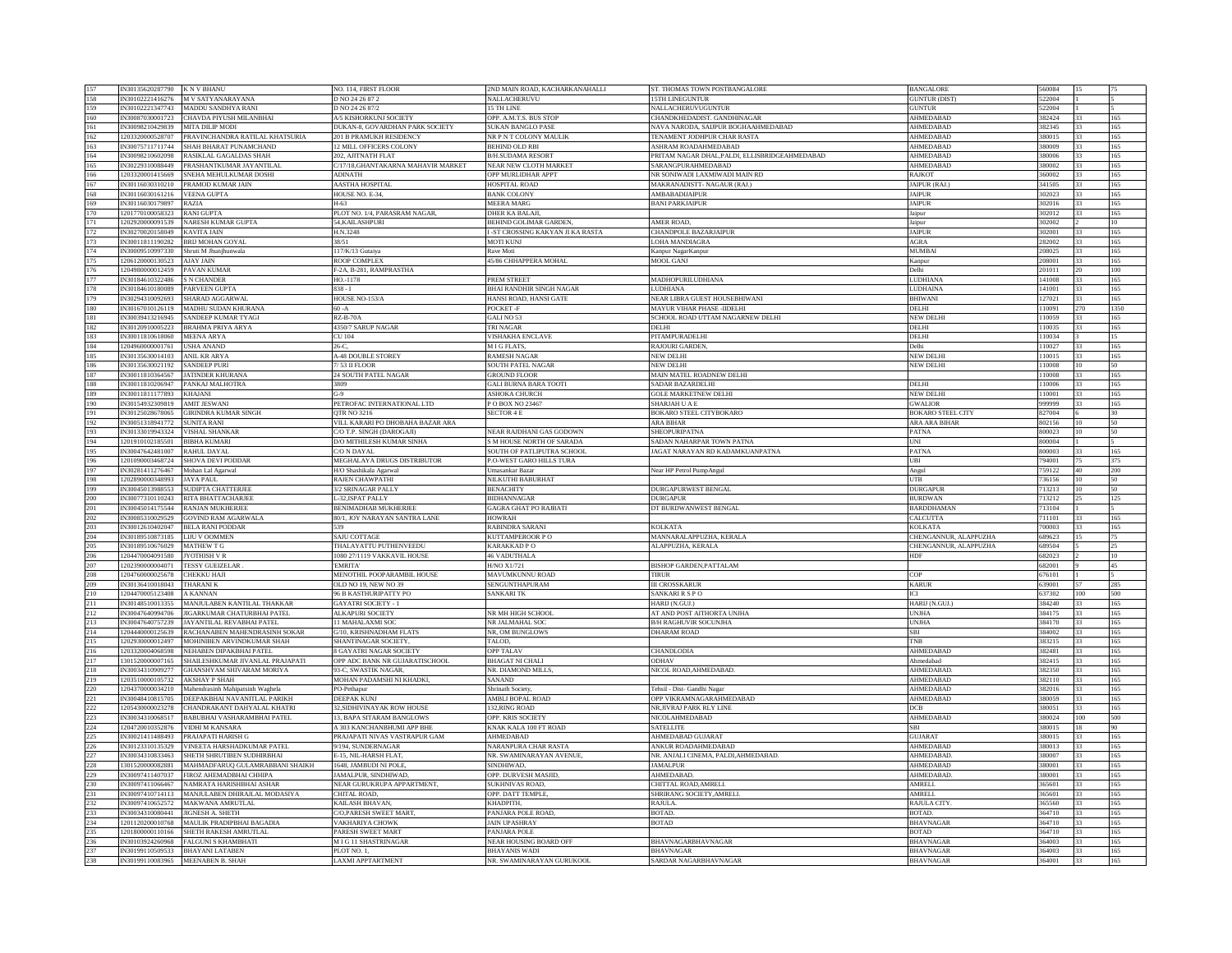| 239        | 1204720000138996 YASHODHAR P PATHAK                                | A/3 PALLAV APPART NEAR                | <b>RUBBER FACTORY</b>                  |                                                              | <b>SBS</b>                         | 364001           |          |            |
|------------|--------------------------------------------------------------------|---------------------------------------|----------------------------------------|--------------------------------------------------------------|------------------------------------|------------------|----------|------------|
| 240        | IN30097411608891<br>SHETH DISHA HARISHBHAI                         | DIWAN PARA.                           | PANJARA POL STREET.                    | <b>WANKANER</b>                                              | <b>WANKANER.</b>                   | 363621           | 33       | 165        |
|            |                                                                    |                                       |                                        |                                                              |                                    |                  |          |            |
| 241        | PATEL TUSHAR M.<br>IN30097410633199                                | <b>TALAV STREET.</b>                  | NR. SITA GATE,                         | DHRANGADHRA.                                                 | DHRANGADHRA.                       | 363310           | 33       | 165        |
| 242        | IN30097410633164<br>RANJANBEN HARJIBHAI PATEL                      | <b>NARSI PARA,</b>                    | B/H. SWAMI NARAYAN TEMPLE,             | DHRANGADHRA.                                                 | DHRANGADHRA.                       | 363310           | 33       | 165        |
| 243        | MITESH GUNVANTRAI SHAH<br>IN30097410616368                         | 71. SANJIWANI SOCIETY.                | NR. R. K. NENA HOUSE,                  | DIST. SURENDRANAGAR, RATANPAR                                | <b>SURENDRANAGAR</b>               | 363020           | 33       | 165        |
| 244        | IN30199110263372<br>PRAKASH P. VORA                                | <b>BLOCK NO. 8, FIRST FLOOR</b>       | <b>JITASH APPARTMENT</b>               | JINTAN ROADSURENDRANAGAR                                     | SURENDRANAGAR                      | 363001           | 85       | 425        |
|            | IN30097410600963                                                   |                                       |                                        |                                                              |                                    | 363001           |          |            |
| 245        | KALPANA NAYANBHAI SHAH                                             | FULDIWA,                              | 33, JAWAHAR SOCIETY,                   | SURENDRANAGAR.                                               | SURENDRANAGAR                      |                  | 33       | 165        |
| 246        | IN30097411297384<br>TRIVEDI SUNIL A.                               | H. NO. A/1P QUARTER,                  | NR. HOSPITAL,                          | DIU                                                          | DIU.                               | 362520           | 23       | 115        |
| 247        | 1202970000100102<br>Camal H Gokani                                 | Vilkanth Chowk,                       |                                        |                                                              | <b>BULSAR</b>                      | 61335            |          | 125        |
| 248        | IN30097410811150<br>ASHVINBHAI RAMJIBHAI RAMOLIYA                  | KHUBHNATH PARA STREET NO. 1,          | DIST. JAMNAGAR                         | KALAVAD. (SHITLA)                                            | RAJKOT.                            | 361160           | 33       | 165        |
| 249        | MEHTA URMIBEN BHAVESHKUMAR<br>IN30097411256853                     | <b>ARIHANT</b>                        | 3/1. PATEL COLONY                      | HANUMAN MANDIR, JAMNAGAR.                                    | <b>JAMNAGAE</b>                    | 361008           | 33       | 165        |
|            |                                                                    |                                       |                                        |                                                              |                                    |                  |          |            |
| 250        | IN30103924138509<br><b>JAWAHAR J SHETH</b>                         | DARSHAN 202 2ND FLOOR                 | NEAR VIRAL BAUG                        | PALACE ROADJAMNAGAR                                          | <b>JAMNAGAR</b>                    | 361008           | 33       | 165        |
| 251        | IN30039416199027<br>DIPALI SANJIV CHAG                             | 301 LABH APPARTMENT                   | PARK COLONY MAIN ROAD                  | PARK COLONYJAMNAGAR                                          | <b>JAMNAGAR</b>                    | 361008           | 33       | 165        |
| 252        | <b>PALLAVI AJAY MAKIM</b><br>IN30097410416841                      | SHANTI NIKETAN.                       | NR. JOGER'S PARK.                      | ARK COLONY, JAMNAGAR                                         | <b>JAMNAGAR</b>                    | 361008           | 33       | 165        |
| 253        | <b>MIT MEHTA</b>                                                   | ARIHANT KRUPA OPP SATYA SAI           |                                        | AMNAGAR                                                      |                                    |                  |          |            |
|            | IN30039412696706                                                   |                                       | SCHOOL PALACE ROAD                     |                                                              | <b>JAMNAGAR</b>                    | 361008           |          | 165        |
| 254        | 1203390000010777<br>PRAGNA NILESH PATEL                            | B-14/240.                             | RANJITNAGAR,                           |                                                              | <b>NVC</b>                         | 361005           | 33       | 165        |
| 255        | 1203320003764444<br>SHEREBANU KEZAR GHADIYALI                      | <b>KEZAR VILLA BL NO 17</b>           | HAJI TARMAMAD SOCIETY                  | 015 KALAWAD GATE                                             | <b>BULSAR</b>                      | 361001           | 33       | 165        |
| 256        | 1201800000136687<br>NAYNA VINODKUMAR KOTAK                         | LANGHAWAD DHARIA                      | NR.HANUMAN TEMPLE                      |                                                              | <b>JAMNAGAE</b>                    | 361001           | 33       | 165        |
| 257        | IN30097410151572<br>SHAH PRADIPKUMAR HIMATLAI                      | , AADINATH APPARTMENT,                | B/H. D.K.V. COLLEGE,                   | <b>JAMNAGAR</b>                                              | <b>JAMNAGAR</b>                    | 361001           | 33       | 165        |
|            |                                                                    |                                       |                                        |                                                              |                                    |                  |          |            |
| 258        | N30097410105735<br>RASILA DHANVANTRAY MEHTA                        | C/O. SHAH RAJESH SHANTILAL AND CO.    | <b>GRAIN MARKET</b>                    | <b>MNAGAR</b>                                                | AMNAGAR                            | 61001            | 33       | 165        |
| 259        | <b>CAUSHAL R MEHTA</b><br>IN30103924511528                         | SANTOSH                               | <b>KACHARI FALI</b>                    | ANDABAVA S CHAKLOJAMNAGAR                                    | <b>JAMNAGAR</b>                    | 361001           | 33       | 165        |
| 260        | IN30097410964425 REKHAREN KHANDHADIA                               | <b>NANI BAZAR</b>                     | <b>KHIJDA STREET</b>                   | <b>GONDAL</b>                                                | <b>GONDAI</b>                      | 360311           | 33       | 165        |
| 261        | NATHAVANI MEHULKUMAR ARVINDBHAI<br>1201800000063642                | <b>BLOCK NO 4 JAY COMPLEX</b>         | BEHIND PANCHAYAT BUS STOP              | <b>INIVERSITY ROAD</b>                                       | <b>RAJKOT</b>                      | 360005           | 33       | 165        |
|            |                                                                    |                                       |                                        |                                                              |                                    |                  |          |            |
| 262        | 1301990000170828<br>ASHISH RAJESHBHAI THUMMAR                      | 3 RANCHOD NAGAR SOC                   | <b>JALARAM</b>                         |                                                              | <b>RAJKOT</b>                      | 360003           | 33       | 165        |
| 263        | 1203440000745985<br>VINODBHAI JIVARAJBHAI GINOYA                   | MANGLAM <sub>1</sub>                  | <b>GANDHI SMRUTI SOCIETY</b>           | PEDAK ROAD                                                   | <b>BULSAR</b>                      | 360003           | 33       | 165        |
| 264        | N30097410981748<br><b>JASIT NIKHIL R</b>                           | SHYAM NILKANTH PARK,                  | BLOCK NO. G/71,                        | MEHUL NAGAR, RAJKOT                                          | RAJKOT.                            | 60002            |          |            |
| 265        | <b>TASNEEM ISMAIL MAKDA</b><br>IN30097411830629                    | HASAN MANZIL.                         | 2ND FLOOR                              | <b>VORA VAD.RAJKOT</b>                                       | <b>RAJKOT</b>                      | 360001           | 33       | 165        |
|            |                                                                    |                                       |                                        |                                                              |                                    |                  |          |            |
| 266        | IN30097410039589<br>RAWAL JAXA SURASHBHAI                          | 101/C, ARIHANT APPT.                  | NEAR RAJKARAN BLDG.,                   | SADAR BAZAR, RAJKOT.                                         | <b>RAJKOT</b>                      | 360001           | 33       | 165        |
| 267        | 1201980000054071<br>LALJI B KATARIYA                               | RAVECHI ASHISH.                       | 12 POPAT PARA                          |                                                              | <b>SBS</b>                         | 360001           | 33       | 165        |
| 268        | BRIJESH BHUPENDRABHAI ADESARA<br>1301990000147661                  | 28/45, PRAHLAD PLOT,                  | OPP.HANUMAN DERI                       |                                                              | <b>RAJKOT</b>                      | 360001           | 33       | 165        |
| 269        | LATA LALWANI<br>1203350001098708                                   | 17E710                                | CHOPASANI HOUSING BOARD                |                                                              | VJB                                | 342008           | 33       | 165        |
|            |                                                                    |                                       |                                        |                                                              |                                    |                  |          |            |
| 270        | IN30045011271570<br><b>SWATI SAMUEL</b>                            | <b>IDBI BANK LTD</b>                  | <b>DHANLAXMI TOWERS</b>                | t CHOPASANI RD.JODHPUF                                       | <b>JODHPUI</b>                     | 342001           | 33       | 165        |
| 271        | IN30133020103614<br><b>ROSHNI SHARMA</b>                           | <b>496 VINORA BASTI</b>               |                                        | SRIGANGANAGAR(RAJASTHAN)                                     | SRIGANGANAGAR                      | 335001           | 33       | 165        |
| 272        | IN30088814638147<br>NAVRATAN KHAJANCHI                             | ARIHANT PAPAD UDYOG,                  | MUKIM BOTHRA KA MOHALLA                | <b>BIKANERRAJASTHAN</b>                                      |                                    | 334005           | 33       | 165        |
| 273        | 1201770100708392<br><b>RANJAN KHAJANCHI</b>                        | C/O MANIK CHAND KESRI CHAND           | MUKIM BOTHRA KA MOHALLA                |                                                              | <b>BIKANEF</b>                     | 334005           | 33       | 165        |
|            |                                                                    | <b>CO MEGH RAJ CHANDAK</b>            | 778. BEHIND 15 NO. SCHOOL              |                                                              | <b>BIKANER</b>                     | 334004           |          |            |
| 274        | 1204490000011014<br><b>LALITA DEVI CHANDAK</b>                     |                                       |                                        | <b>OUTSIDE JASSUSAR GATE</b>                                 |                                    |                  | 33       | 165        |
| 275        | 1204490000011242<br><b>DAULAT RAM CHANDAK</b>                      | <b>S/O MEGH RAJ CHANDAK</b>           | 77, BEHIND 15 NO SCHOOL O/S            | <b>ASSUSAR GATE</b>                                          | BIKANEF                            | 334001           | 33       | 165        |
| 276        | 1201770100210479 SARLA DEVI SUROLIA                                | <b>WARD NO-3</b>                      | 114, SUROLIA KA MOHLLA                 | DIST-JHUNJHUNU, MUKUNDGARH                                   | <b>SBJ</b>                         | 333705           | 33       | 165        |
| 277        | 1204370000048255<br>Uma Maroo                                      | Ward No.- 28.                         | <b>Bharech</b> Marg                    |                                                              | OBC                                | 332001           | 20       | 100        |
|            |                                                                    |                                       |                                        |                                                              |                                    |                  |          |            |
| 278        | IN30105510271852<br>RISHABH CHAND JAIN                             | 3 E 29, MAHAVEER NAGAR III            |                                        | <b>KOTA</b>                                                  | KOTA                               | 324005           | 33       | 165        |
| 279        | IN30198310668045<br><b>NAVEEN MEHTA</b>                            | BRAHAMPURI,                           |                                        | <b>BARI SADRI (RAJ.)</b>                                     | <b>BARI SADARI (RAJ.)</b>          | 312403           | 35       | 175        |
|            |                                                                    |                                       |                                        |                                                              |                                    |                  |          |            |
| 280        | 1302860000018552<br><b>MANOHAR LAL SAXENA</b>                      | 3 KH 27 VAISHALI NAGAR                | <b>BEHIND DEAF SCHOOL</b>              |                                                              | <b>AJMER</b>                       | 305006           | 150      | 750        |
|            |                                                                    |                                       |                                        |                                                              |                                    |                  |          |            |
| 281        | 1202470000395596<br>RAM KRISHN SHARMA                              | <b>SHIV COLONY</b>                    |                                        | <b>DAUSA 171</b>                                             | <b>HANUMANGARH</b>                 | 303303           |          | 165        |
| 282        | 1202470000031429<br><b>RAM MANOHAR AKAR</b>                        | AKAR SADAN SAITHAL MODE               | <b>JAIPUR ROAD</b>                     |                                                              |                                    | 303303           | 33       | 165        |
| 283        | IN30116010060588<br><b>ASHOK JAIN</b>                              | 607                                   | <b>BORDI KA RASTA KI SHANPOLE</b>      | <b>BAZARJAIPUR</b>                                           | <b>JAIPUR</b>                      | 302003           | 33       | 165        |
|            | 1201060500478549<br>SATYA NARAIN SINGH                             | 214                                   | <b>GANGAPOL GOVIND NAGAR</b>           |                                                              | Jaipur                             | 302003           | 33       | 165        |
| 284        |                                                                    |                                       |                                        |                                                              |                                    |                  |          |            |
| 285        | 1201770100166065<br><b>GIRIRAJ PRASAD GUPTA</b>                    | CHOMU HAVELI,                         | GANGAPOLE                              |                                                              | <b>JIK</b>                         | 302002           | 33       | 165        |
| 286        | 1201770100372195<br><b>ISHA GUPTA</b>                              | 1288-5 CHOWKDI GANGAPOLE              | RAWAL JI KA BAZAR                      |                                                              | <b>BULSAR</b>                      | 302002           |          | 165        |
| 287        | IN30047642922482<br>MANJU KHUNTETA                                 | HOUSE 763                             | JAT KE KUEWA KA RASTA                  | <b>HAND POLE BAZARJAIPUR</b>                                 | <b>JAIPUR</b>                      | 302001           | 33       | 165        |
| 288        | <b>SITARAM</b><br>IN30116030092615                                 | H NO. 927.                            | <b>BABA HARISHCHAND MARG</b>           | CHANDPOLE BAZARJAIPUR                                        | <b>JAIPUR</b>                      | 302001           | 33       | 165        |
|            |                                                                    |                                       |                                        |                                                              |                                    |                  |          |            |
| 289        | 1201770100044399<br><b>MANOJ KUMAR SIRSWA</b>                      | 3449, NINDAR RAO JI KA RASTA,         | <b>ST CROSSING CHANDPOLE BAZAR,</b>    |                                                              |                                    | 302001           | 33       | 165        |
| 290        | 1203320001922018<br><b>VIJENDRA SINGH RATHORE</b>                  | <b>B-100 SINGH BHOOMI</b>             | <b>KHATI PURA</b>                      |                                                              | <b>JAIPUR</b>                      | 302001           | 33       | 165        |
| 291        | <b>RAJENDRA PRASAD VERMA</b><br>1201770100798629                   | 162. SHANTI KUNI                      |                                        |                                                              |                                    | 301001           | 33       | 165        |
| 292        | 1201770100795691<br><b>HILPI KHANDELWAL</b>                        | 9. ALKA PURI                          |                                        |                                                              | <b>BOR</b>                         | 301001           |          | 165        |
|            | 1201770100784145<br><b>SAROJ GUPTA</b>                             | 37, BANK COLONY                       |                                        |                                                              | HDF                                | 301001           | 33       | 165        |
| 293        |                                                                    |                                       | WARD NO. 33                            |                                                              |                                    |                  |          |            |
| 294        | 1201770100783371<br>DEEPA BHAMBHANI                                | 143. SHANTI KUNJ                      |                                        |                                                              | IDB                                | 301001           | 33       | 165        |
| 295        | IN30220111535789<br><b>SANJAY GHIYA</b>                            | 86. LAJPAT NAGAR                      |                                        | <b>ALWAR</b>                                                 | <b>ALWAR</b>                       | 301001           | 33       | 165        |
| 296        | IN30226911424075<br><b>GEETA SHARMA</b>                            | ROOP BASS ROAD.                       | ALWAR.                                 | <b>RAJASTHAN</b>                                             | <b>RAJASTHAN</b>                   | 301001           | 13       | 65         |
|            | IN30112716891794<br><b>DINESH KUMAR</b>                            |                                       | <b>SANJAY NAGAR</b>                    | OPP. RAILWAY STATION, ALWAR                                  | <b>JAIPUR</b>                      | 301001           | 33       | 165        |
| 297        |                                                                    |                                       |                                        |                                                              |                                    |                  |          |            |
| 298        | IN30100610110195<br><b>MAYANK GOEL</b>                             | 77, HINGAN KATRA                      |                                        | <b>JHANS</b>                                                 | <b>JHANSI</b>                      | 284002           | 33       | 165        |
| 299        | IN30169610413502<br>SHYAM GOYAL                                    | <b>BANGALOW NO.46</b>                 | <b>SUBHASH MARG</b>                    | <b>IHANSI</b>                                                | <b>JHANSI</b>                      | 284001           |          | 20         |
| 300        | 1203350002215197<br>CHIRAG PHOPHALIA                               | <b>164 RADHE KRISHNA</b>              | NEW CHAND POL ROAD                     | JODHPUR SOORSAGAR                                            | <b>JODHPUR</b>                     | 342024           | 46       | 230        |
|            |                                                                    |                                       |                                        |                                                              |                                    |                  |          | 10         |
| 301        | IN30048416474356<br>PAWAR HRUSHIKESH GOKUL                         | C/O N T HABIB 73/2 RAILWAY LINE DESH  | AKWADI LAND MARK MAHPAUR BUNGLOW       | SOLAPUR MAHARASHTRA                                          | THANE WEST                         | 413001           |          |            |
| 302        | SANGEETA AGARWAL<br>1201060500526539                               | <b>A275 RK CLNY</b>                   |                                        |                                                              | <b>BHILWARA</b>                    | 311001           | 33       | 165        |
| 303        | IN30051313835452<br><b>APNA MADAN</b>                              | 106/13 SIKKA COLONY                   | SONEPAT                                | <b>HARYANA</b>                                               | RAJAJI MARG                        | 31001            |          | 165        |
| 304        | IN30236510430924<br>REETU LOHIA                                    | H.NO.- DU-119,                        | PITAM PURA                             | DELHI                                                        | DELHI                              | 110088           | 33       | 165        |
| 305        | <b>MAHESH NATVARLAL KAPADIA</b><br>IN30039413863246                | <b>19 KISHAN DUPLEX</b>               | <b>BEHIND MOTHERS SCHOOL</b>           | MAKARAND DESAI ROADVADODARA                                  | <b>VADODARA</b>                    | 390021           | 33       | 165        |
|            |                                                                    |                                       |                                        |                                                              |                                    |                  |          |            |
| 306        | IN30199110495612<br>ROHIT R. MALLYA                                | 12, PARIJAT PARK                      | NR. VOLGA APARTMENT, PO. FATEHGUNJ     | SHUKLA NAGAR ROAD, SAMA ROADBARODA                           | VADODARA                           | 390002           | 20       | 100        |
| 307        | IN30282210380516<br><b>VIJAY KUMAR JAIN</b>                        | 12                                    | DHOL PUR HOUSE                         | M.G. ROADAGRA (U.P)                                          | AGRA (U.P)                         | 282001           | 33       | 165        |
| 308        | PRAMILA MITTAL<br>1203350001450019                                 | 180/7                                 | <b>NALAPAR 1</b>                       | <b>MUZAFFAR NAGAR</b>                                        | SYB                                | 251001           | 33       | 165        |
| 309        | IN30267930239237<br>SEEMA MAHAJAN                                  | OPP DAURLI MODI GAUDWAN WALI GALI     | NEAR P A C ROORKER ROAD                | EKTA NAGARMEERUT                                             | MEERUT HO                          |                  |          |            |
|            |                                                                    |                                       |                                        |                                                              |                                    | 250110           |          | 165        |
| 310        | 1201910102201252<br><b>SMRITY CHAUDHRY</b>                         | H-6, 258 SHARDHAPURI                  | PHASE-1 KANKARKHERA                    | <b>MEERUT CANTT</b>                                          | <b>BOI</b>                         | 250001           |          |            |
| 311        | 1204720010102541<br>RITU AGARWAL                                   | 7 14 837 GANDHI GUNJ OLD HOUSE        | NO 41 MADHUBAN TAILOR                  | <b>HAPUR</b>                                                 | SBI                                | 245101           | 33       | 165        |
| 312        | 1204470003403288<br><b>DHANWANTI KAKKAR</b>                        | $105-A$                               | <b>MODEL TOWN</b>                      |                                                              | IСI                                | 243001           | 50       | 250        |
| 313        | IN30051318240353<br><b>AVINASH KUMAR VERMA</b>                     | S/O VED NATH VERMA 647 B H 121        |                                        | LUCKNOWLUCKNOW UTTAR PRADESH INDIA                           | <b>UDHAMPUR</b>                    | 226021           | 10       | 50         |
|            |                                                                    |                                       | <b>JANKI PURAM GARDEN</b>              |                                                              |                                    |                  |          |            |
| 314        | N30202534026953<br><b>AIDEEP SINGH</b>                             | C/O DR JUNEJA CLINIC                  | 18/267                                 | <b><i>CAUSHAL PURIKANPUR</i></b>                             | <b>CANPUR</b>                      | 208012           |          |            |
| 315        | IN30055610041713<br>SANGITA GUPTA                                  | 68/45                                 | <b>LOKMAN MOHAL</b>                    | <b>KANPUR</b>                                                | <b>KANPUR</b>                      | 208001           | 100      | 500        |
| 316        | IN30282210017725<br>MADHU SUDAN WADHWA                             | $C - 1/85$                            | SECTOR-31                              | <b>NOIDA</b>                                                 | <b>NOIDA</b>                       | 201303           | 13       | 65         |
| 317        | IN30154953066546<br><b>GURKIRPAL SINGH BAJAJ</b>                   | HOUSE NO-96 SECTOR-28                 | <b>ARUN VIHAF</b>                      | NR BRAHAMPUTRA SHOPPING CPLX SEC-37NOIDA GAUTAM BUDDHA NAGAR | <b>NOIDA</b>                       | 201303           |          | 25         |
|            |                                                                    |                                       | <b>INDIRA PURAM</b>                    |                                                              | <b>LUCKNOW</b>                     | 201001           |          |            |
| 318        | IN30045010347137 ATUL KHANNA                                       | 256-A SHIPRA SUN CITY                 |                                        | <b>GHAZIABAD</b>                                             |                                    |                  | 15       | 75         |
| 319<br>320 | 1207080000015904 DEVI SINGH MALIF<br>IN30020610074518 SUSHMA NIGAM | <b>S/O MANGEY RAM MALIK</b><br>$R-40$ | R-6/40 IST FLOOR<br>RAJKUNJ, RAJ NAGAR | <b>RAJ NAGAR</b><br><b>GHAZIABADUTTAR PRADESH</b>            | <b>PNB</b><br><b>UTTAR PRADESH</b> | 201001<br>201001 | 50<br>33 | 250<br>165 |